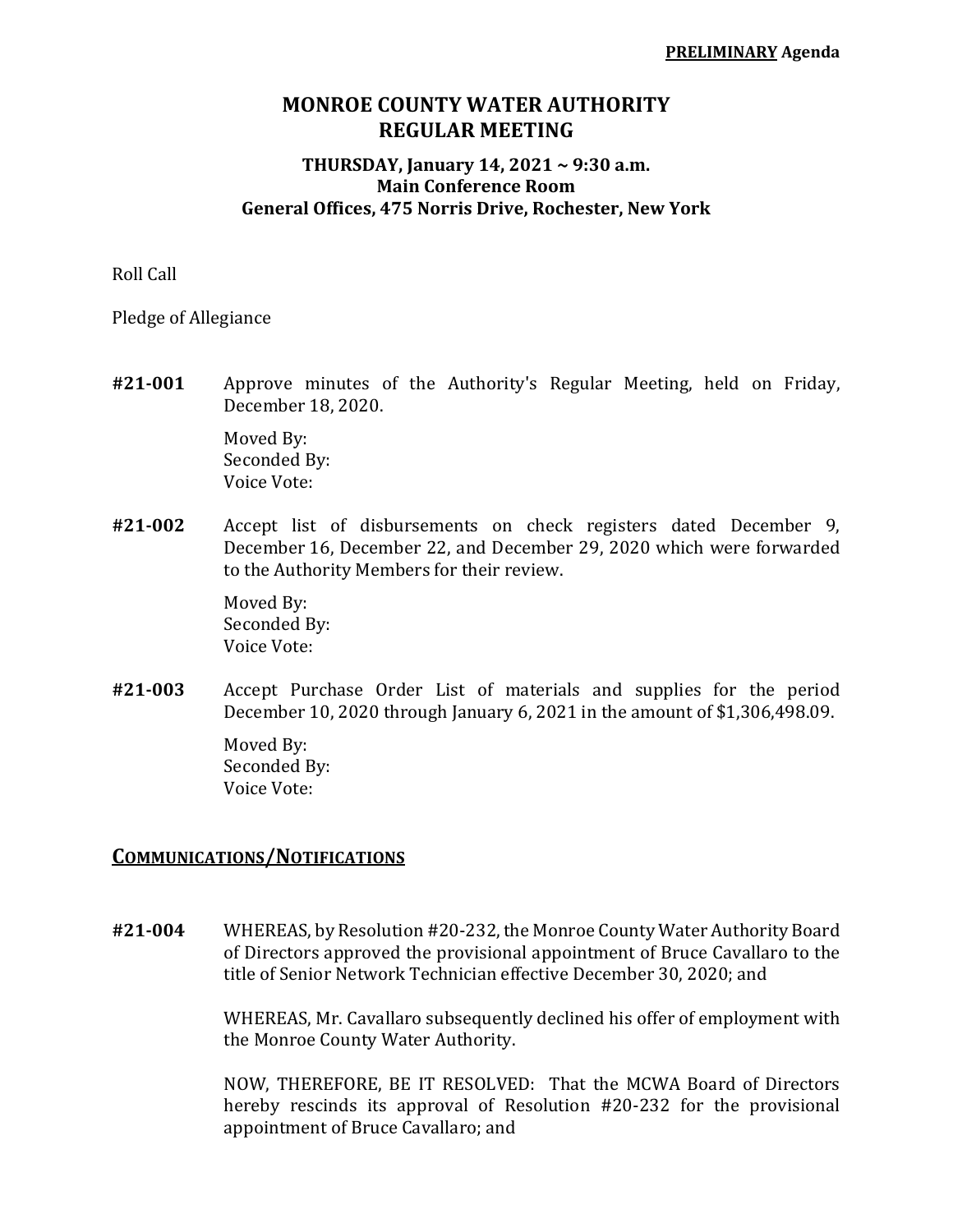## **MONROE COUNTY WATER AUTHORITY REGULAR MEETING – January 14, 2021 Page 2**

 BE IT FURTHER RESOLVED: That this Resolution shall take effect immediately.

 Moved By: Seconded By: Roll Call Vote:

**#21‐005** Confirm the following personnel appointment pending approval and pursuant to the Rules and Regulations of the Monroe County Civil Service Commission: Promotional Appointment of Michael Sullivan to the title of Distribution Maintenance Mechanic, effective January 18, 2021 at Salary Schedule 4, Group 6.

> Moved By: Seconded By: Roll Call Vote:

**#21‐006** Authorize the use of **Monroe County Contract #1104‐16 – SAP Contract #4700007380 Collision Repair, Vehicle** to vendor-awarded **Hawk Frame & Axle, Inc.** for **collision repair of MCWA vehicles and equipment** in an estimated amount of \$50,000 through the current contract term ending December 31, 2021.

> Moved By: Seconded By: Roll Call Vote:

**#21‐007** Authorize the amendment of Resolution #19-250 to authorize the Executive Director, or his designee, to **approve an increase in the internet service provided by Frontier Communications atthe East Side Operations Center and Shoremont Water Treatment Plant** from the current 100 MB service to a 1G service. This is a three-year agreement at an estimated approximate additional cost of \$18,720 per year.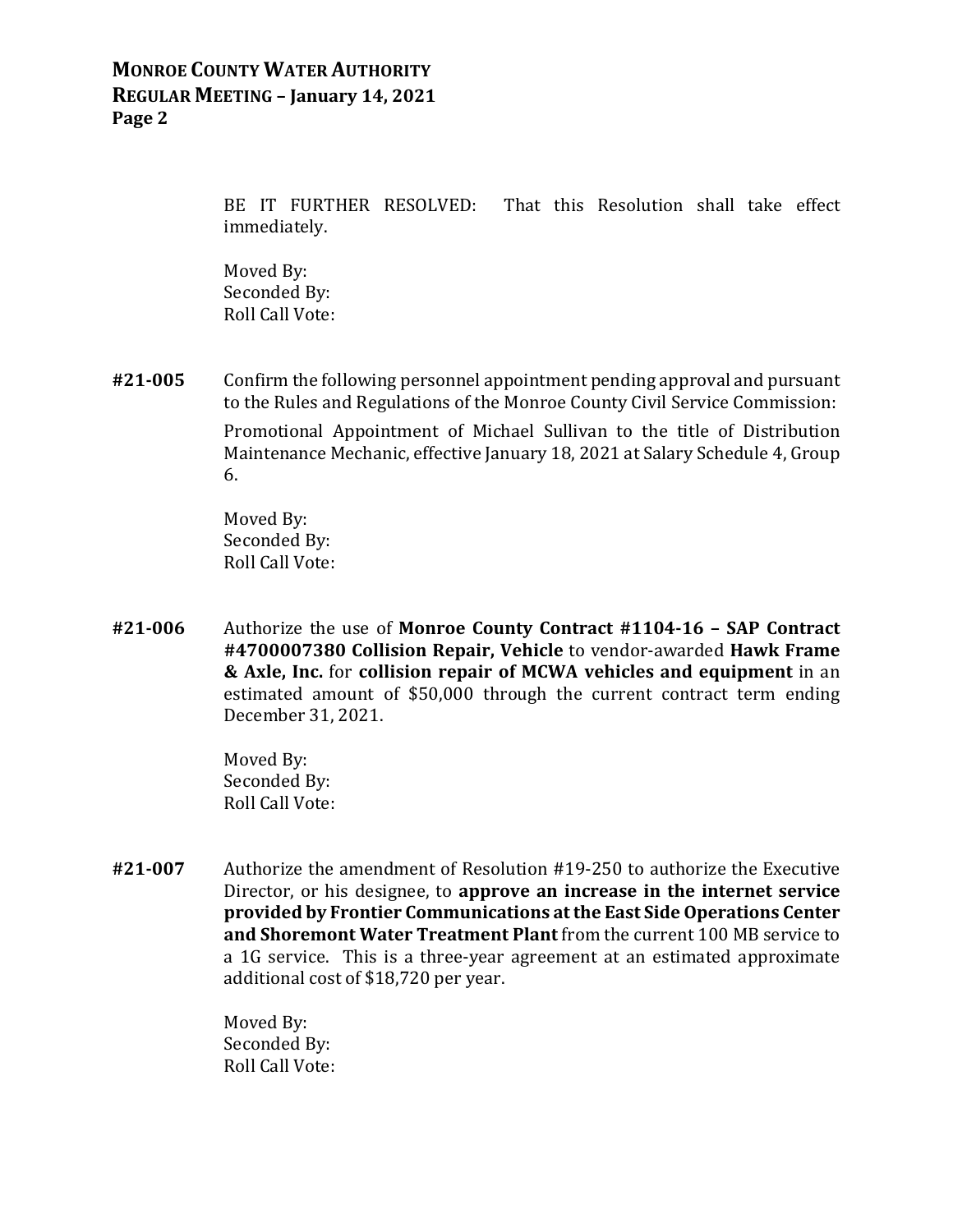**#21‐008** WHEREAS, by Resolution #20-251, the Monroe County Water Authority Board of Directors authorized the Executive Director to enter into an agreement for the purchase of MCWA Group Life and Long Term Disability Insurances with Cigna Health & Life Insurance Company; and

> WHEREAS, New York Life recently announced the completion of the company's acquisition of Cigna's group life, accident, and disability insurance business.

> NOW, THEREFORE, BE IT RESOLVED: That the MCWA Board of Directors authorizes the **continuation of the purchase of group life and long term disability insurances** with the former Cigna Health & Life Insurance Company, now known as **New York Life Group Benefit Solutions**; and

> BE IT FURTHER RESOLVED: That this Resolution shall take effect immediately.

 Moved By: Seconded By: Roll Call Vote:

**#21‐009** WHEREAS, by Resolution #20-252, the Monroe County Water Authority Board of Directors authorized a one year extension of its Deferred Compensation Plan Administration contract with MassMutual in conjunction with Reliance Trust as Trustee; and

> WHEREAS, Empower Retirement recently announced the completion of the company's acquisition of MassMutual's retirement plan business.

> NOW, THEREFORE, BE IT RESOLVED: That the MCWA Board of Directors authorizes **continuation of the one year extension of its Deferred Compensation Plan Administration contract** with the former MassMutual, now known as **Empower Retirement**; and

> BE IT FURTHER RESOLVED: That this Resolution shall take effect immediately.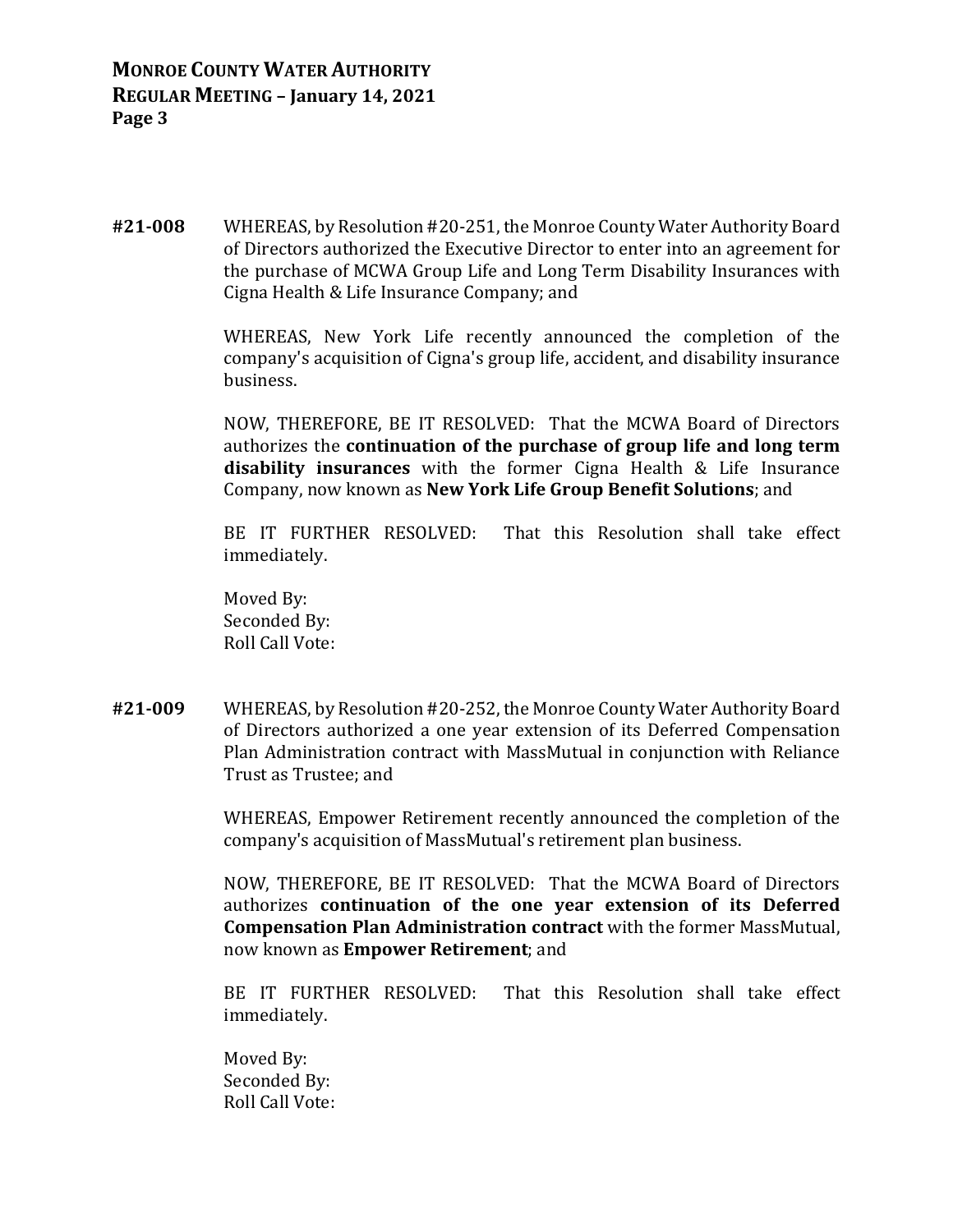**MONROE COUNTY WATER AUTHORITY REGULAR MEETING – January 14, 2021 Page 4**

**#21‐010** WHEREAS, the New York State Department of Transportation proposes the construction, reconstruction, or improvement of **Edgemere Drive at Island Cottage Road Drainage Improvements, Town of Greece, Monroe County, P.I.N. 4RED.03.301,** and

> WHEREAS, the State will include as part of the construction, reconstruction, or improvement of the above-mentioned project the **adjustment of 1 valve box elevation,** pursuant to Section 10, Subdivision 24, of the State Highway Law, as shown on the contract plans and Utility Special Notes relating to the project and meeting the requirements of the owner, and

> WHEREAS, the service life of the relocated and/or replaced utilities has not been extended, and

> WHEREAS, the State will provide for the reconstruction of the abovementioned work, as shown on the contract plans and Utility Special Notes, relating to the above-mentioned project.

NOW, THEREFORE,

 BE IT RESOLVED: That the **Monroe County Water Authority** approves of the adjustment to water line valve boxes and the above-mentioned work performed on the project and shown on the contract plans relating to the project and that the **Monroe County Water Authority** will maintain, or cause to be maintained, the adjusted facilities performed as above stated and as shown on the contract plans; and

 BE IT FURTHER RESOLVED: That the **Executive Director** has the authority to sign, with the concurrence of the **Monroe County Water Authority Board of Directors,** any and all documentation that may become necessary as a result of this project as it relates to the **Monroe County Water Authority;** and

 BE IT FURTHER RESOLVED: That the **Monroe County Water Authority** is hereby directed to transmit five (5) certified copies of the foregoing resolution to the New York State Department of Transportation.